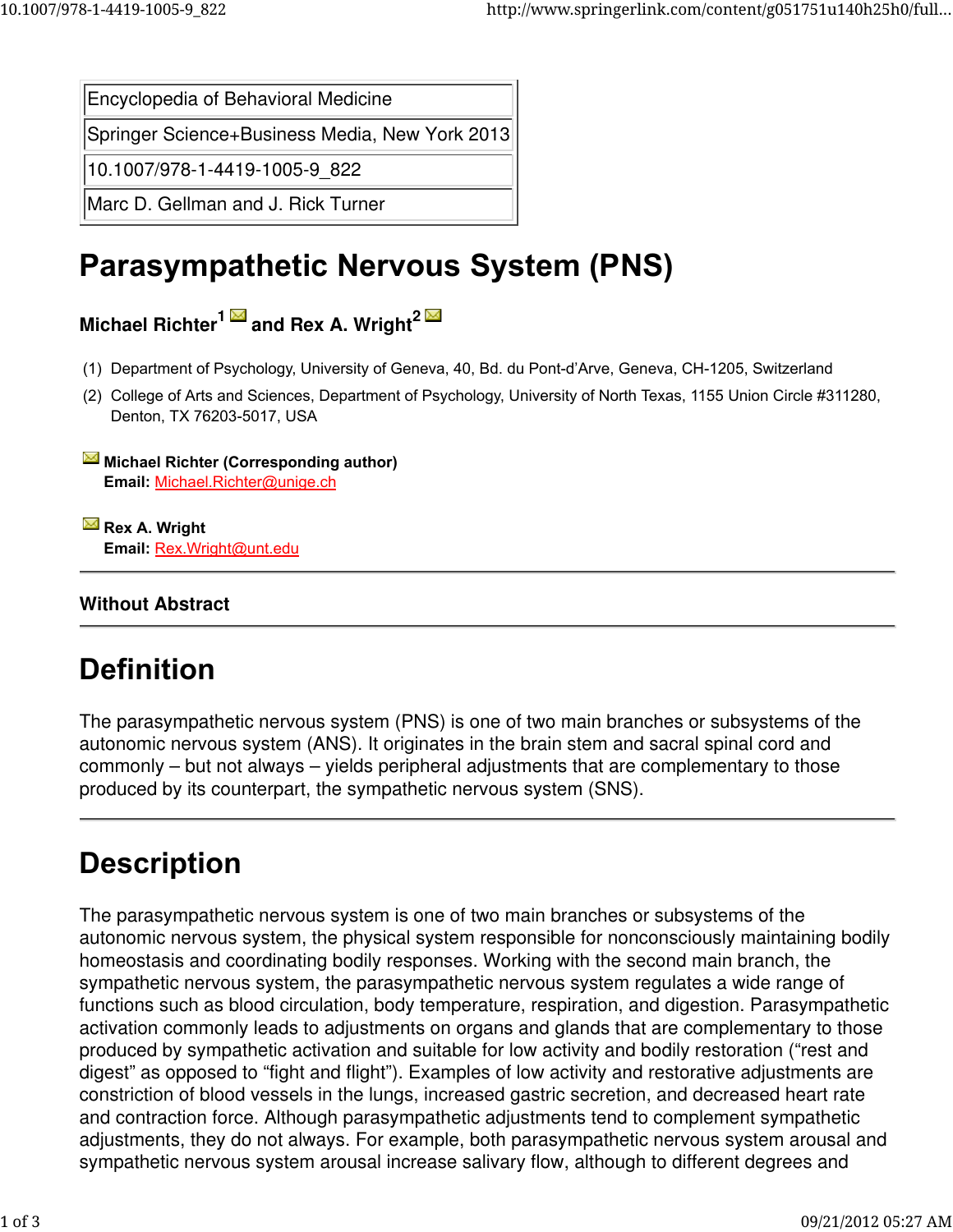yielding different compositions of saliva.

Basic functional units of the parasympathetic nervous system are preganglionic and postganglionic neurons. Preganglionic neurons have cell bodies in the brainstem or sacral spinal cord and axons that extend to cell bodies of postganglionic neurons. Postganglionic neurons have cell bodies that are clustered in so-called ganglia and relatively short axons that innervate target organs and glands.

The major neurotransmitter of the parasympathetic nervous system is acetylcholine. It is the neurotransmitter of all preganglionic and postganglionic neurons. Stimulation of the cholinergic receptors of the nicotinergic subtype located on the cell bodies of the postganglionic neurons by acetylcholine leads to an opening of nonspecific ion channels. This opening permits the transfer of potassium and sodium ions, which depolarizes the postganglionic cell and initiates an action potential in the postganglionic cells. Muscarinic cholinergic receptors are located on target organs and glands. Stimulation of muscarinic receptors by acetylcholine activates G-proteins, which trigger the effector response via a second-messenger pathway. Specific effects depend on the innervated visceral structure. For instance, activation of the muscarinic receptors of the heart muscle leads to reduced heart rate and heart contraction force. Stimulation of muscarinic receptors of the salivary glands increases salivary flow.

In working jointly with the sympathetic nervous system, the parasympathetic nervous system does not function in an all-or-none fashion, but rather activates to different degrees. Depending on the affected visceral structure and situation, it may be more or less active than the sympathetic nervous system. Shifts in the magnitude of sympathetic and parasympathetic influence can occur locally within a single visceral structure (e.g., the eye) or across visceral structures, with local shifts occurring to meet highly specialized demands (e.g., a change in ambient light) and global shifts adapting the body to large-scale environmental changes (e.g., the appearance of a substantial physical threat). Autonomic control is maintained by structures in the central nervous system that receive visceral information from an afferent (incoming) nervous system. A key central nervous system structure is the hypothalamus, which integrates autonomic, somatic, and endocrine responses that accompany different organism states.

## **Cross-References**

**Acetylcholine Adrenaline** Autonomic Activation Autonomic Balance Autonomic Nervous System (ANS) **Epinephrine** Sympathetic Nervous System (SNS)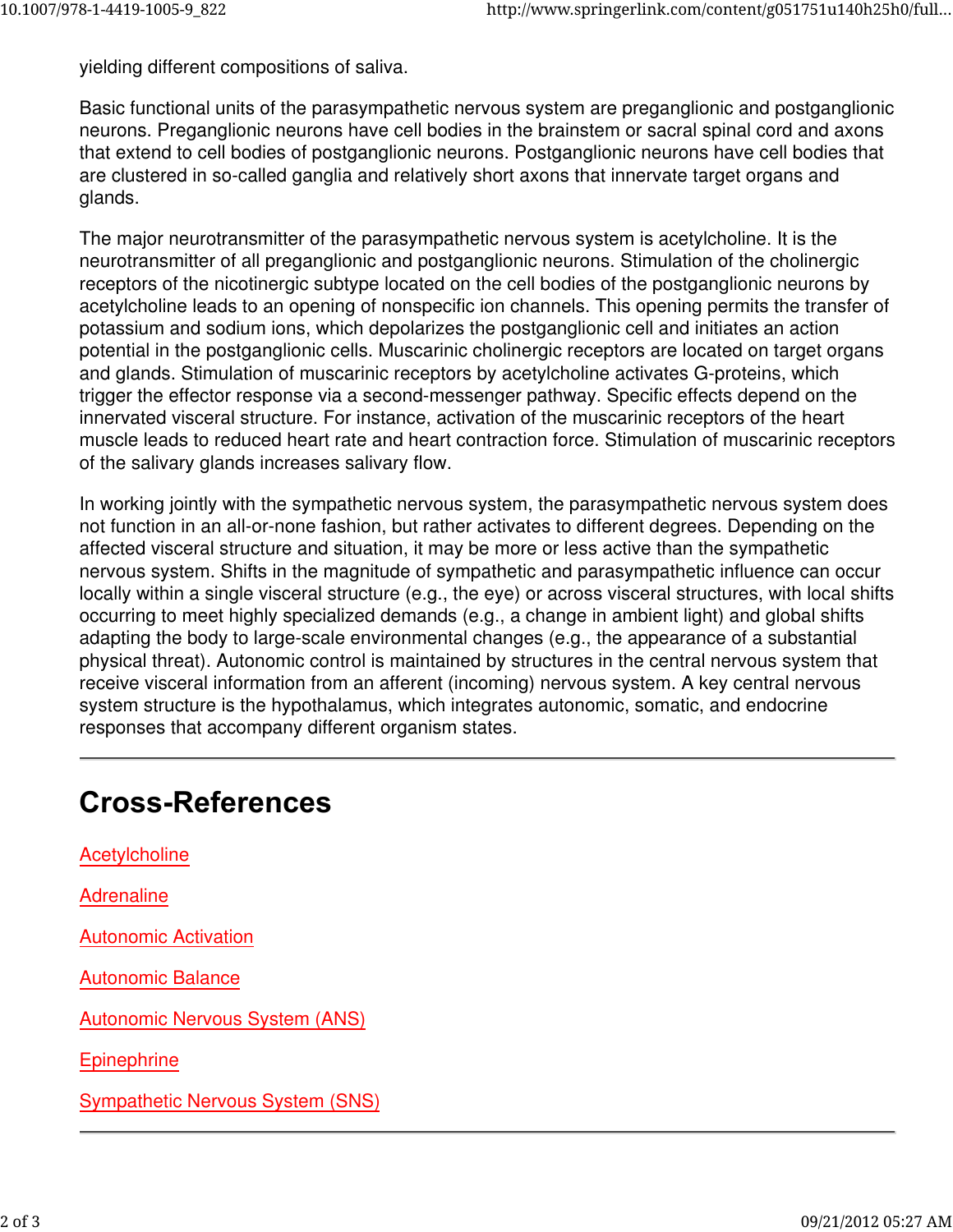## **References and Readings**

Berne, R. M., Levy, M. N., Koeppen, B. M., & Stanton, B. A. (2004). *Physiology* (5th ed.). St. Louis, MO: Mosby.

Cacioppo, J. T., & Tassinary, L. G. (1990). *Principles of psychophysiology: Physical, social, and inferential elements*. New York: Cambridge University Press.

Cacioppo, J. T., Tassinary, L. G., & Berntson, G. G. (2000). *Handbook of psychophysiology* (2nd ed.). New York: Cambridge University Press.

Ganong, W. F. (2005). *Review of medical physiology* (22nd ed.). New York: McGraw-Hill.

Levick, J. R. (2009). *An introduction to cardiovascular physiology* (5th ed.). London: Hodder.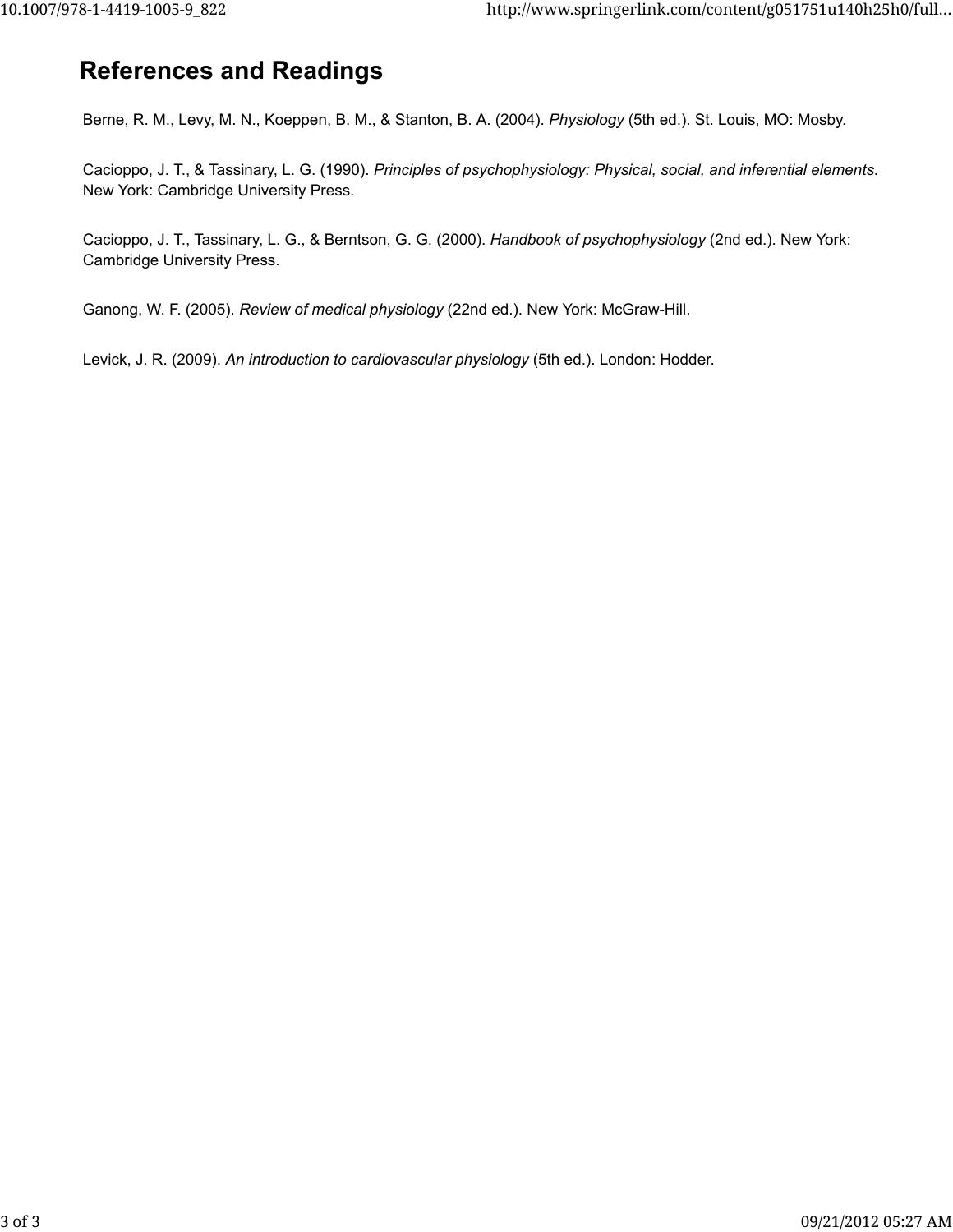#### Cross-References

#### ▶ [Panic Attack](http://dx.doi.org/10.1007/978-1-4419-1005-9_1162)

#### References and Readings

- American Psychiatric Association. (2000). Diagnostic and statistical manual for mental disorders (Revised 4th ed.). Washington, DC: Author.
- Antony, M. M., & Swinson, R. P. (2000). Phobic disorder and panic in adults: A guide to assessment and treatment. Washington, DC: American Psychological Association.
- Taylor, S. (2000). Understanding and treating panic disorder: Cognitive-behavioral approaches. New York: Wiley.

## Paradoxal Sleep

▶ [REM Sleep](http://dx.doi.org/10.1007/978-1-4419-1005-9_1681)

### Parallel Group Design

J. Rick Turner Cardiovascular Safety, Quintiles, Durham, NC, USA

#### Synonyms

[Independent treatments group design](http://dx.doi.org/10.1007/978-1-4419-1005-9_100881)

#### Definition

A parallel group design is an experimental study design in which each subject is randomized to one of two or more distinct treatment/intervention groups. Those who are assigned to the same treatment are referred to as a treatment group.

While the treatments that these groups receive differ, all groups are treated as equally as possible in all other regards, and they complete the same procedures during the study. This parallel activity on the part of the groups of individuals is captured in the term "parallel group design."

The term controlled study is often heard in this context. One group will receive the treatment of interest and another group a control treatment, against which responses during and at the end of the treatment intervention are compared. Going one step further, the term concurrently controlled study makes clear that the different groups take part in their respective treatment arms at the same time. If all of the subjects in one treatment group completed their participation first, and then all of the other subjects completed their participation at some later time, it is quite possible that other factors could confound the results.

#### Cross-References

- ▶ [Crossover Design](http://dx.doi.org/10.1007/978-1-4419-1005-9_1009)
- $\triangleright$  [Randomization](http://dx.doi.org/10.1007/978-1-4419-1005-9_1057)

#### Parasympathetic

- ▶ [Autonomic Balance](http://dx.doi.org/10.1007/978-1-4419-1005-9_789)
- ▶ [Heart Rate Variability](http://dx.doi.org/10.1007/978-1-4419-1005-9_805)

#### Parasympathetic Nervous System (PNS)

Michael Richter<sup>1</sup> and Rex A. Wright<sup>2</sup> <sup>1</sup>Department of Psychology, University of Geneva, Geneva, Switzerland <sup>2</sup>College of Arts and Sciences, Department of Psychology, University of North Texas, Denton, TX, USA

#### **Definition**

The parasympathetic nervous system (PNS) is one of two main branches or subsystems of the autonomic nervous system (ANS). It originates in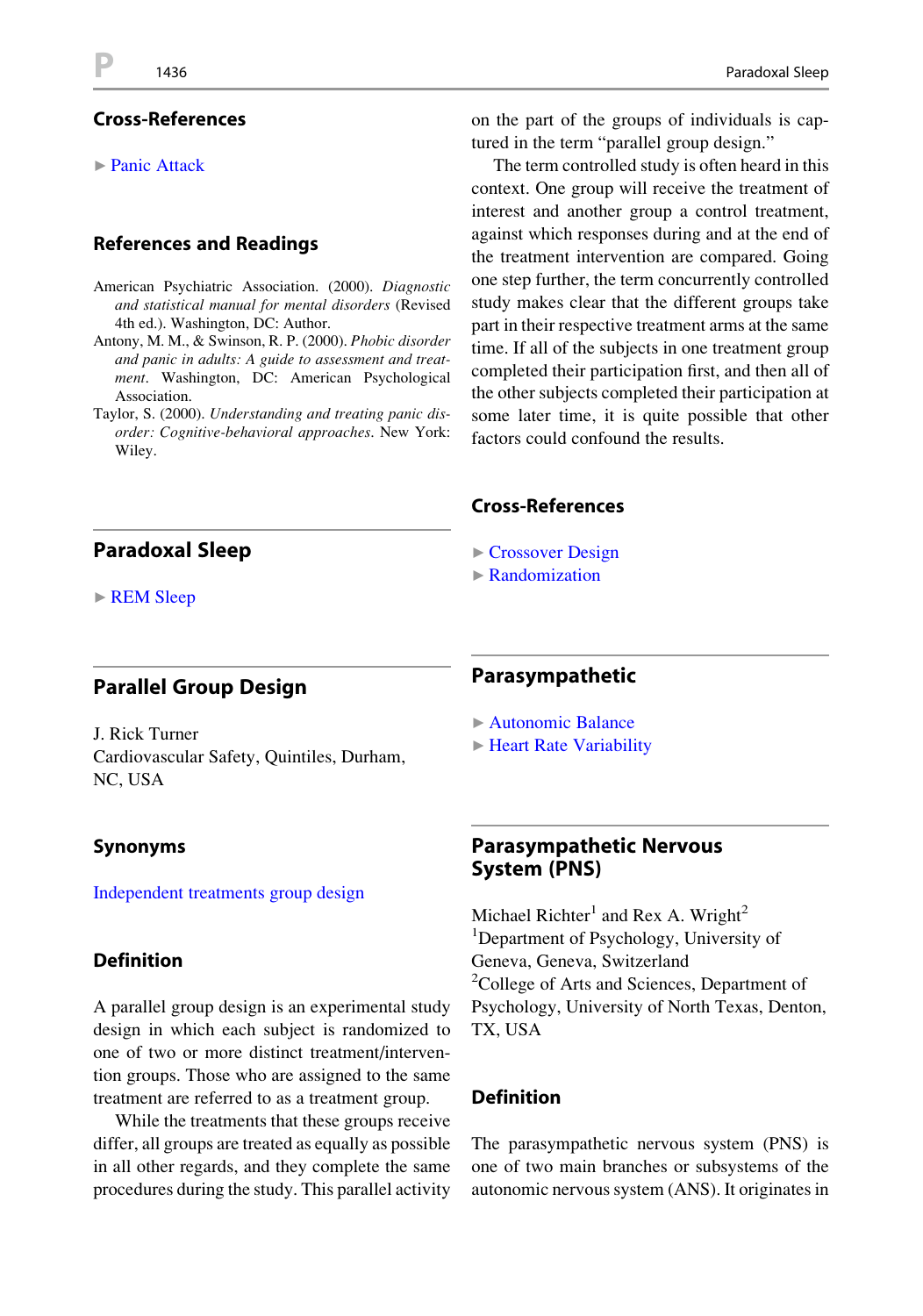the brain stem and sacral spinal cord and commonly – but not always – yields peripheral adjustments that are complementary to those produced by its counterpart, the sympathetic nervous system (SNS).

#### Description

The parasympathetic nervous system is one of two main branches or subsystems of the autonomic nervous system, the physical system responsible for nonconsciously maintaining bodily homeostasis and coordinating bodily responses. Working with the second main branch, the sympathetic nervous system, the parasympathetic nervous system regulates a wide range of functions such as blood circulation, body temperature, respiration, and digestion. Parasympathetic activation commonly leads to adjustments on organs and glands that are complementary to those produced by sympathetic activation and suitable for low activity and bodily restoration ("rest and digest" as opposed to "fight and flight"). Examples of low activity and restorative adjustments are constriction of blood vessels in the lungs, increased gastric secretion, and decreased heart rate and contraction force. Although parasympathetic adjustments tend to complement sympathetic adjustments, they do not always. For example, both parasympathetic nervous system arousal and sympathetic nervous system arousal increase salivary flow, although to different degrees and yielding different compositions of saliva.

Basic functional units of the parasympathetic nervous system are preganglionic and postganglionic neurons. Preganglionic neurons have cell bodies in the brainstem or sacral spinal cord and axons that extend to cell bodies of postganglionic neurons. Postganglionic neurons have cell bodies that are clustered in so-called ganglia and relatively short axons that innervate target organs and glands.

The major neurotransmitter of the parasympathetic nervous system is acetylcholine. It is the neurotransmitter of all preganglionic and postganglionic neurons. Stimulation of the cholinergic receptors of the nicotinergic subtype located on the cell bodies of the postganglionic neurons by acetylcholine leads to an opening of nonspecific ion channels. This opening permits the transfer of potassium and sodium ions, which depolarizes the postganglionic cell and initiates an action potential in the postganglionic cells. Muscarinic cholinergic receptors are located on target organs and glands. Stimulation of muscarinic receptors by acetylcholine activates G-proteins, which trigger the effector response via a second-messenger pathway. Specific effects depend on the innervated visceral structure. For instance, activation of the muscarinic receptors of the heart muscle leads to reduced heart rate and heart contraction force. Stimulation of muscarinic receptors of the salivary glands increases salivary flow.

In working jointly with the sympathetic nervous system, the parasympathetic nervous system does not function in an all-or-none fashion, but rather activates to different degrees. Depending on the affected visceral structure and situation, it may be more or less active than the sympathetic nervous system. Shifts in the magnitude of sympathetic and parasympathetic influence can occur locally within a single visceral structure (e.g., the eye) or across visceral structures, with local shifts occurring to meet highly specialized demands (e.g., a change in ambient light) and global shifts adapting the body to large-scale environmental changes (e.g., the appearance of a substantial physical threat). Autonomic control is maintained by structures in the central nervous system that receive visceral information from an afferent (incoming) nervous system. A key central nervous system structure is the hypothalamus, which integrates autonomic, somatic, and endocrine responses that accompany different organism states.

#### Cross-References

- $\blacktriangleright$  [Acetylcholine](http://dx.doi.org/10.1007/978-1-4419-1005-9_1351)
- $\blacktriangleright$  [Adrenaline](http://dx.doi.org/10.1007/978-1-4419-1005-9_1669)
- ▶ [Autonomic Activation](http://dx.doi.org/10.1007/978-1-4419-1005-9_788)
- ▶ [Autonomic Balance](http://dx.doi.org/10.1007/978-1-4419-1005-9_789)